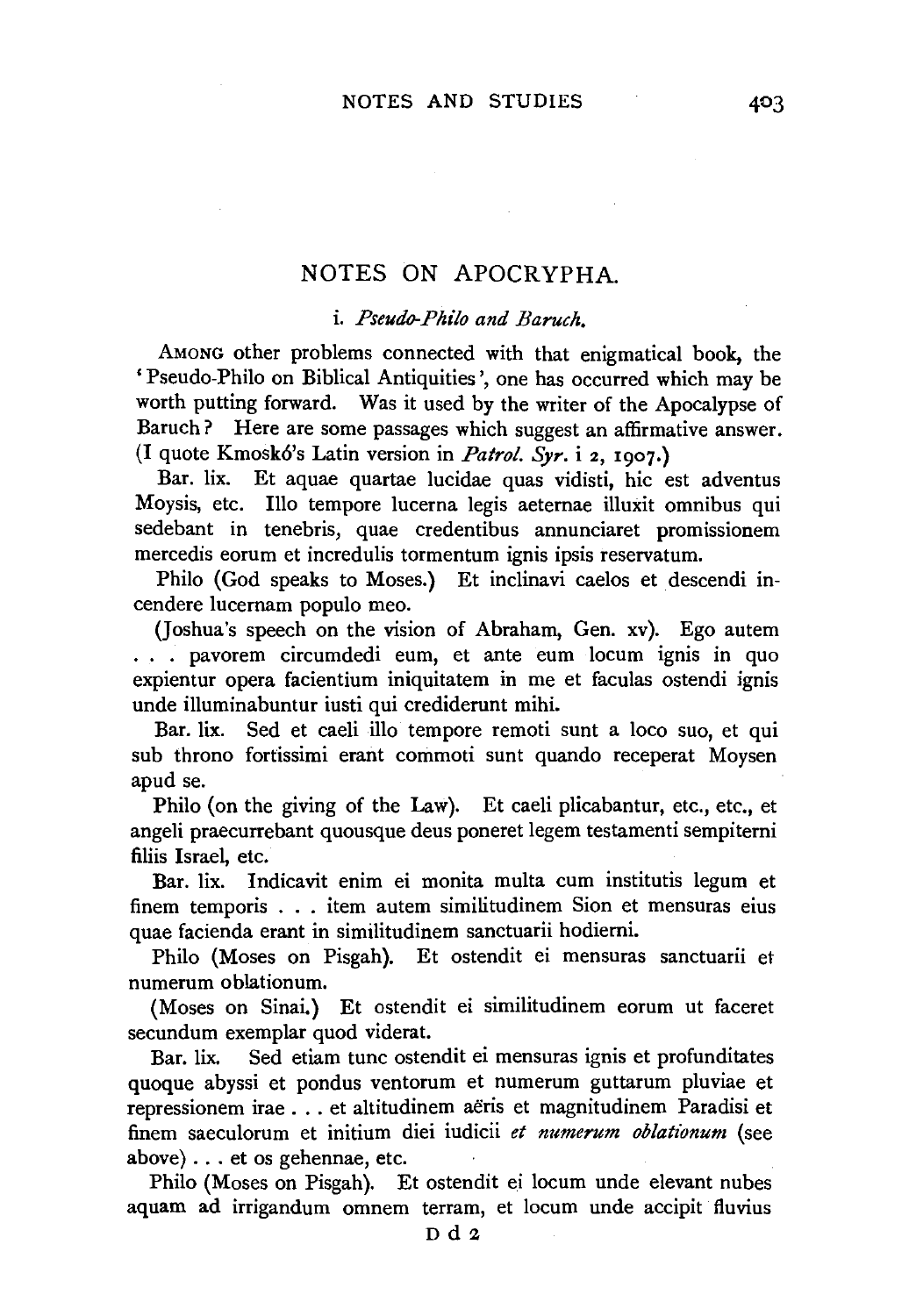irrigationem, et terram Aegypti, et locum firmamenti . . . Et ostendit ei locum unde pluit manna populo usque ad semitas paradisi.

Bar. lx. Et aquae quintae nigrae ... ista sunt opera quae faciebant Amorrhaei et incantationes magicarum suarum quas faciebant, et malitia mysteriorum ipsorum et permixtio immunditiae eorum. Sed etiam Israel inquinatus est peccatis diebus ludicum quando videbant signa multa quae fiebant ab eo qui fecit ipsos.

Philo (story of Cenez, the first Judge). Interrogavit derelictos de tribu Dan, et dixerunt : Nos docuerunt Amorrei quae ipsi agebant ut doceremus filios nostros ... Hae sunt Nymphae quae invocatae ostenderunt Amorreis per singulas horas opera eorum. . . . Et hi sunt lapides preciosi quos habebant Amorrei in sanctis suis.

Audivit multitudinem Amorreorum dicentium: Surgentes expugnemus Scimus enim quoniam sanctae nostrae Nymphae ibi sunt cum eis et tradent eos in manus nostras.

Compare also his account of the *Midianite* wizard Aod, who 'abiit et fecit magicis suis, praecipiens angelis qui praeerant maleficiis '.

Bar. lxiv 7. Manasses illo tempore appellatus est impius, et in fine in igne fuit habitatio eius (also xliv 15. Domicilium autem reliquorum multorum in igne erit).

Philo (of Jair). Et in quo igne morieris, in eo habebis habitationem.

(of Doeg). Et erit habitatio eius cum lair semper in igne inextinguibili.

The above parallels occur (all but one) in a single section assigned by Dr Charles to a writer called  $A^s$  of A.D.  $50-70$ : the exception, from c. xliv, is given to ' $B^2$ ' later than A.D. 70.

Those which follow are from other parts of Baruch.

Bar. iv 3 (the heavenly Sion). Quae hic praeparata fuit ex quo cogitavi facere paradisum. Et ostendi eam Adam priusquam peccaret; cum vero abiecit mandatum, sublata est ab eo, ut etiam Paradisus. Et postea ostendi eam servo meo Abraham noctis inter divisiones victimarum. Et iterum etiam Moysi ostendi eam in monte Sinai quando ostendi ei imaginem tabernaculi et omnia vasa eius.

Philo (God speaks to Moses). Et dixit: Hie locus est quem docui protoplastum dicens: Si non transgredieris quae tibi mandavi, omnia sub te erunt. Ille autem transgressus est ... Et adiecit dominus adhuc ostendere vias paradisi et dixit ei: Hae sunt viae quas perdiderunt homines non ambulantes in eis ...

(Moses on Sinai.) Et praecepit ei de tabernaculo et de area domini ... et de candelabro et de labro et vasis eius ... et ostendit ei similitudinem eorum, etc.

Bar. xxi 23. Et obsignetur infernus ne ex hoc nunc accipiat mortuos, et reddant promptuaria animarum eas quae in eis inclusae sunt.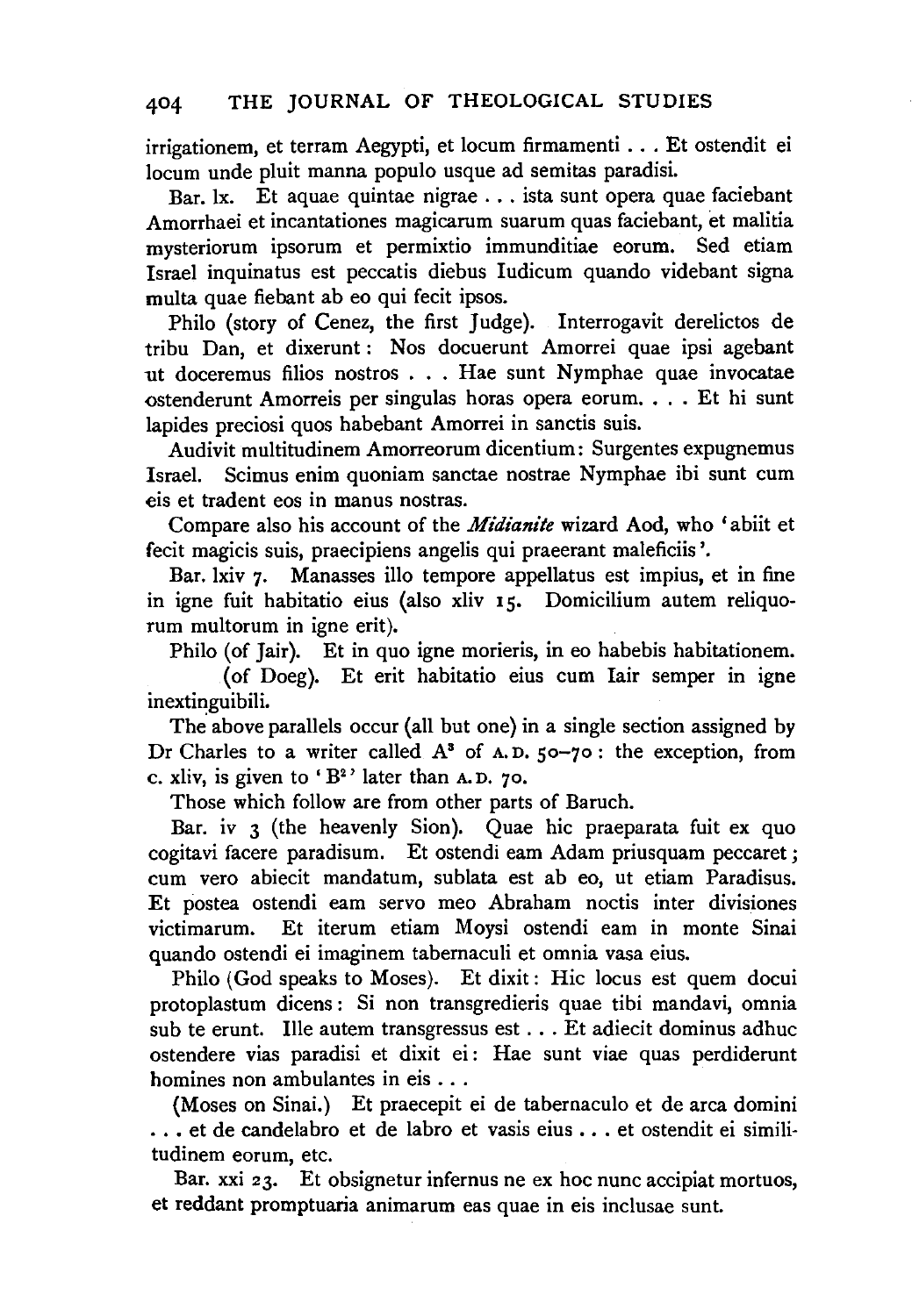Et tunc ad finem aequiparabitur omne sicut mensura temporum et sicut horae aetatum.<br>xlii 6, 7. Tollet

Tollet enim corruptio eos qui eius sunt, et vita illos qui eius sunt. Et advocabitur pulvis et dicetur ei : Redde quod tecum non est, et siste omne quod custodisti ad tempus suum.

Philo (Deborah ). Signata est enim iam nunc mors, et perfecta est, et mensura et tempus et anni reddiderunt depositum suum . . . quoniam et infernus accipiens sibi deposita non restituet nisi reposcetur ab eo qui deposuit ei.

(God speaks to Noah.) Et vivificabo mortuos, et erigam dormientes de terra, et reddet infernus debitum suum et perditio restituet paratecem suam.

These parallels, which might, I believe, be increased in number, are telling. The view that Baruch is the source and Philo the copyist can hardly commend itself: he must be regarded as a source of Baruch, and as a source not used only by the writer of a single section.

Philo's book, however, is admittedly of one date, and that after A. D. 70. Dr Charles's assignment, therefore, of a date before 70 to the section of Baruch (liii-lxxiv) in which Philo is most obviously used, falls to the ground. I ought to add that I find it impossible to accept the scheme of the dissection of Baruch as set forth by Dr Charles. In this case, as in that of 4 Esdras, the inability to allow for slight inconsistencies consequent upon the weaving together of disparate strands of apocalyptic tradition has been the snare of over-ingenious critics.

# ii. *Apocrypha in Commodian.*

It is to be supposed as generally recognized that Commodian in constructing his very elaborate scheme of the end of the world has welded together the data of several independent apocalypses, that of John being for him perhaps the most authoritative. One of the works he used contained revelations about the 'lost'  $q\frac{1}{2}$  tribes. What it was remains to be determined. Another, I am now able to say, was the Apocalypse of Peter. From this he draws the following passages :-

| Instr. II ii 1, &c.                             | $C. A.$ 1001                                                                      |
|-------------------------------------------------|-----------------------------------------------------------------------------------|
| Dat tuba caelo signum sublato<br>leone          | Ecce canit caelo rauca                                                            |
| Et fiunt desubito tenebrae cum<br>caeli fragore | quae pauidat totum orbem<br>Sol fugit incaute, subito fit noctis<br>imago         |
|                                                 | 995                                                                               |
| iniquos                                         | In flamma ignis Dominus iudicabit Cum coeperit autem mundum<br>iudicare per ignem |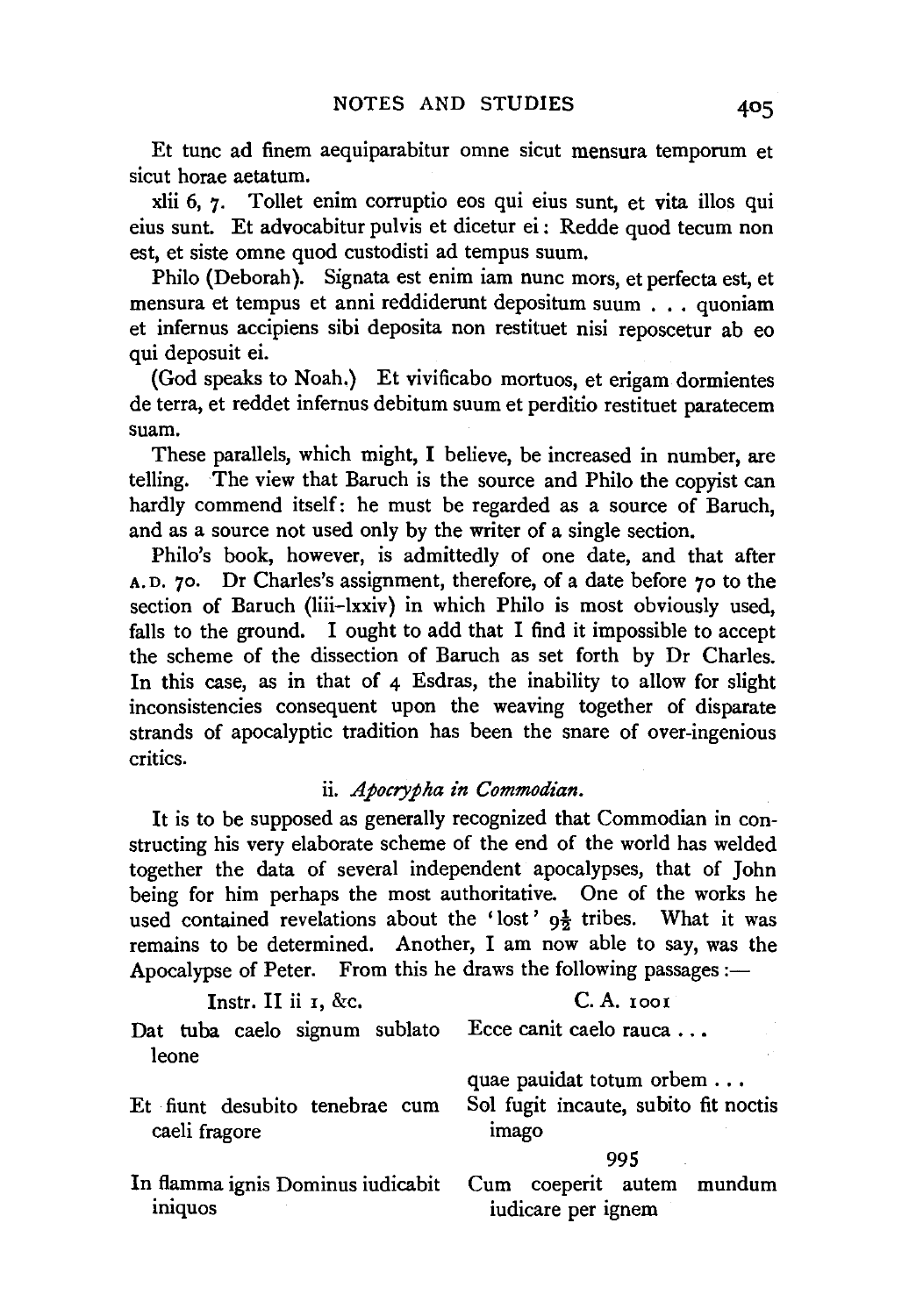Instr. **11 ii r,** &c.

C.A. TOOI

Iustos autem non tanget ignis sed immo delinget

Tantus erit ardor ut lapides ipsi liquescant

In fulmine cogunt uenti, furet ira caelestis

Ut quacumque fugit impius occupetur ab igne

# Deuitatque pios et cadet super impios ignis

#### roo6

Cum strepitu tonitrui descendit impetus ignis

Stellae cadunt caeli, iudicantur astra nobiscum

His tantum proficiet, qui fuerint Christo notati

Ros ad illos erit, nam ceteris poena letalis

### I02I

Quocunque se uertunt homines, uis ignea feruet, etc.

Instr. **11** iv (a second fall of fire)

Emissus iterum dei dominabitur ignis

In una flamma conuertitur tota natura

Uritur ab imis terra

De mare nil remanet

lnterit hoc caelum et ista terra

mutatur, etc.

The points here are : the darkness preceding the fall of fire; the fire discriminating between good and bad; men fleeing but overtaken by the fire ; the heaven being judged ; the general destruction.

A passage in C. A. (749 sqq.) is evidently based on the torment of idolaters in the Apocalypse  $:$   $-$ 

Quisque deos ergo sequitur fabricatos in auro Argento uel lapide, ligno uel aeramine fusos

Cum ipsis infelix mittetur in igne refectus *(or* refectis)

Nee ibi permoritur sed dat cruciatus iniquus (ignitos *Ludwig).* 

The noticeable words are 'Cum ipsis '. In the Apocalypse the worshippers are tormented in the presence of their idols.

Another curious example of Commodian's apocryphal sources is this. In C. A. (562, &c.) he relates the Appearance to Thomas, to whom our Lord says  $:=$ 

Accede propius et contange corpus ut ante ;

Non ego sum umbra, mortuorum qualis habetur: *Vestigium umbra non facit.* considera uulnus.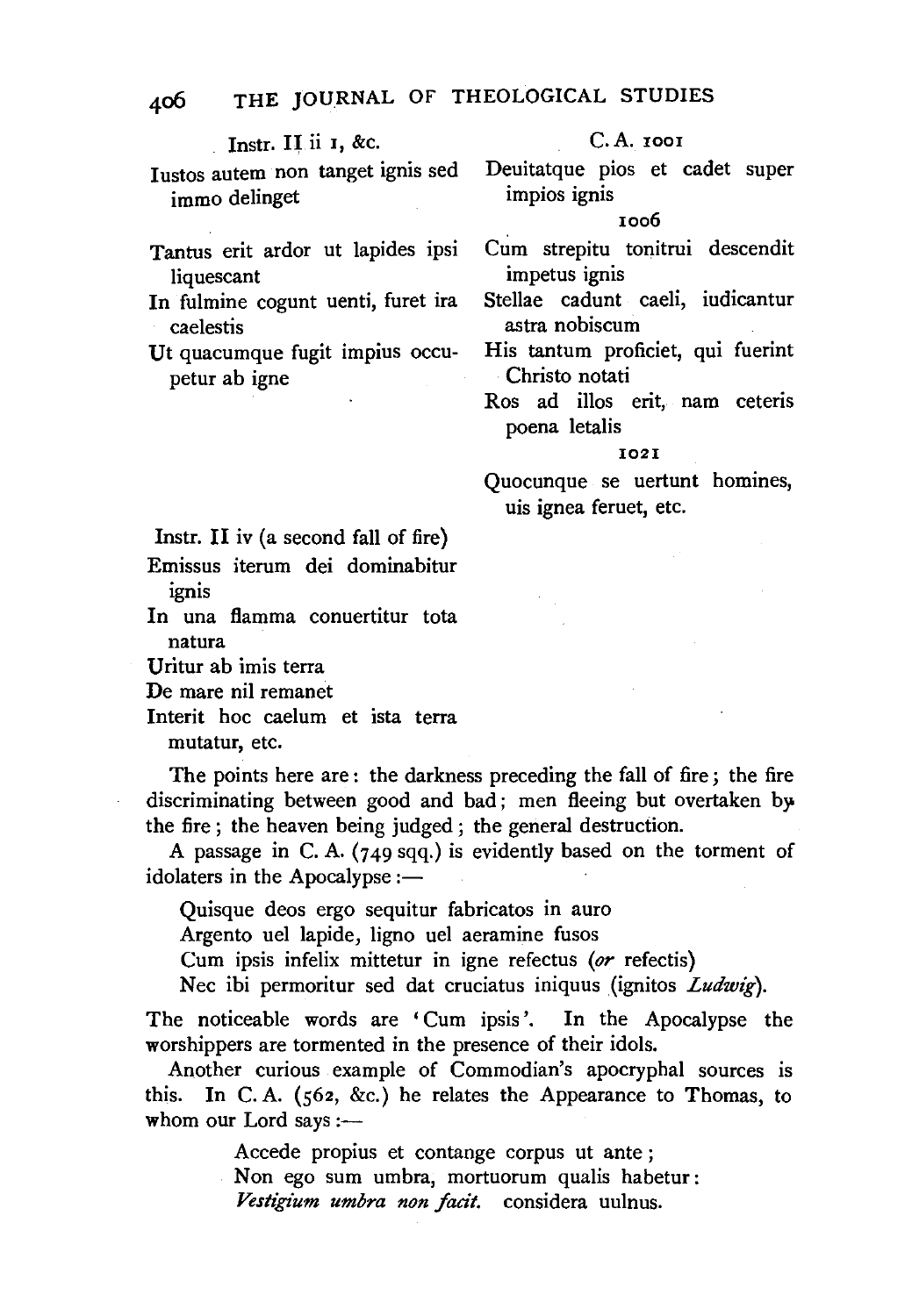The only other instance known to me of this detail, that a shade leaves no foot-marks, is in the Testament en Galilée, ed. Guerrier, c. 22: 'Toi. André, vois si mes pieds foulent la terre, et s'il y a des traces (de pas): car il est écrit dans le prophète que les fantômes, les démons, ne laissent pas de traces sur la terre.' The fact that this book existed in Latin under the title of *Epistola Apostolorum* makes it easier to understand that Commodian should have seen it.

### iii. 2 Clement and the Apocalypse of Peter.

Scattered through the ancient Homily, which bears the title of the Second Epistle of Clement to the Corinthians, are phrases and ideas which to my mind are evidence that the author read, and respected the teaching of, the Apocalypse of Peter. It will be convenient to present these in a collected form.

14. τὸ φῶς γὰρ ἡμῖν ἐχαρίσατο.

A. P. ap. Method.: σύ ούκ εφθόνησας ήμιν ω κύριε το κοινον τούτο φώς. ν Ι. μη φοβηθώμεν έξελθείν έκ του κόσμου τούτου.

viii 3. μετά γάρ το εξελθεΐν ήμας έκ του κόσμου.

A. P. Gr. ένα των άδελφων... των εξελθόντων άπο του κόσμου. μέγιστον χώρον έκτος του κόσμου τούτου.

v 7. αποπίπτομεν της όδου της δικαίας.

A. P. την όδον της δικαιοσύνης... άφέντες την όδον του θεου.

ix I. μη λεγέτω τις ύμων ότι αύτη ή σαρέ ού κρίνεται ούδε ανίσταται.

A. P. (Eth.) has much to say on the resurrection of the flesh.

xvi 3. γινώσκετε δε ότι έρχεται ήδη ή ήμέρα της κρίσεως ως κλίβανος καιόμενος, και τακήσονταί τινες των ούρανων και πάσα ή γη ώς μόλιβος έπι πυρι τηκόμενος και τότε φανήσεται τα κρύφια και φανερα έργα των ανθρώπων.

A. P. (Eth.) describes the final fire and the destruction of the firmament: as quoted in Macarius (if this be indeed from the Apocalypse) it has: και τακήσεται πάσα δύναμις ουρανού.

xvii 5. και δψονται την δόξαν αύτου και το κράτος οι άπιστοι· και ξενισθήσονται ίδοντες το βασίλειον του κόσμου έν τω Ίησου, λέγοντες Ούαι ήμιν, ότι σύ ής και ούκ επιστεύομεν κτλ.

A. P. (Eth.). 'They will all behold me coming on a shining eternal cloud . . . My Father will set a crown on my head. Then, beholding that, the peoples will weep, every one apart.'

Gr. sour επιστεύομεν ελεύσεσθαι είς τούτον τον τόπον, and see below.

xvii 7. οι δε δίκαιοι εύπραγήσαντες και υπομείναντες τας βασάνους και μισήσαντες τας ήδυπαθείας της ψυχης.

 $\Delta$  A.P. τους πιστους τους... θλιβομένους και εν τούτω τω βίω τας ψυχάς έαυτων δοκιμάζοντας.

xvii 7. δταν θεάσωνται τους άστοχήσαντας και αρνησαμένους... τον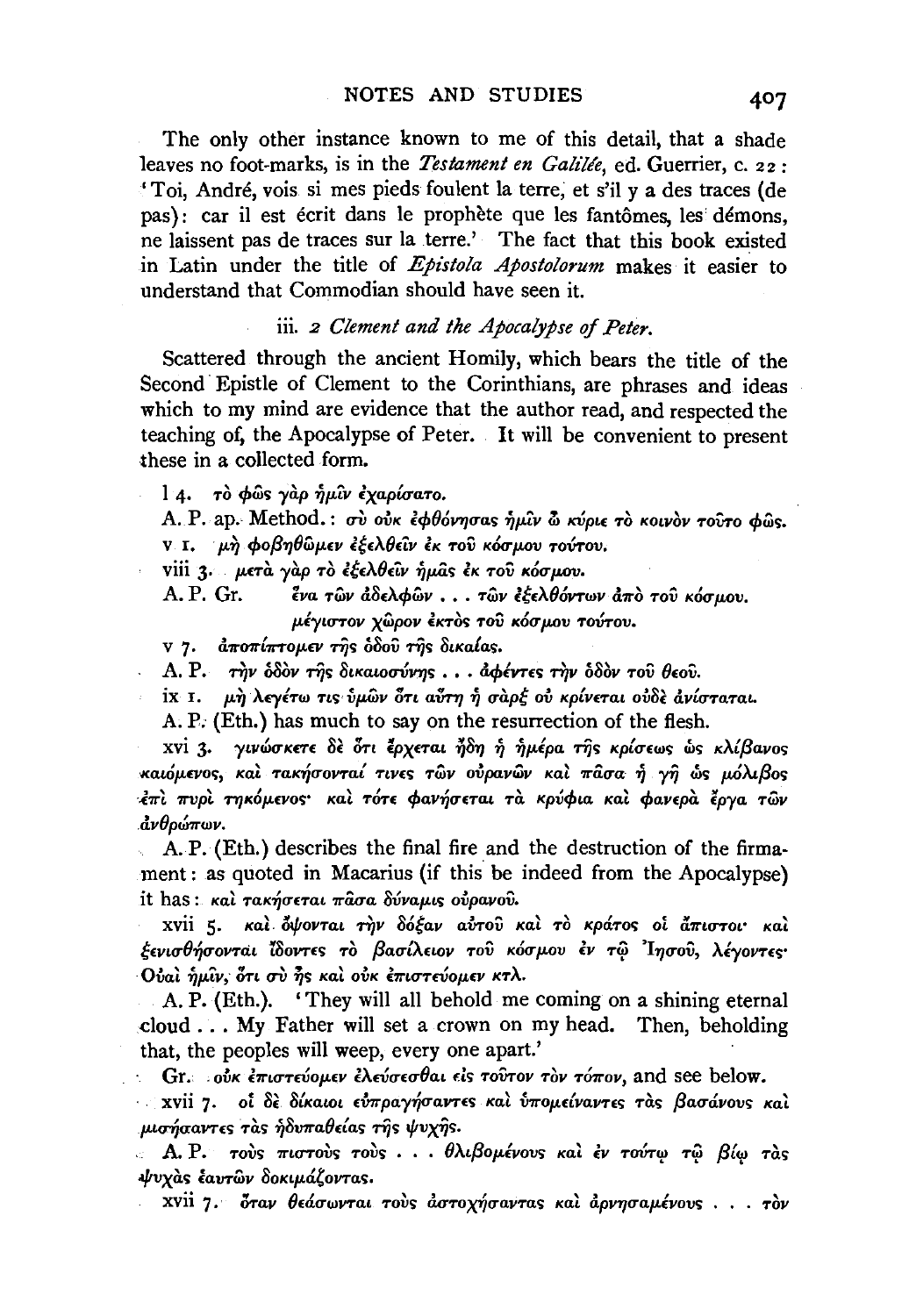'Inσούν, δπως κολάζονται δειναίς βασάνοις πυρί ασβέστω έσονται δόξαν διδόντες τω θεω αυτών.

A.P. (Eth.) The righteous will see those who hated them being punished: the torment of each is for ever, according to his deeds. With one voice those who are in torment will say, Have mercy on us, for we know now the judgement of the Lord which He told us aforetime and we believed not' (cf. xvii 5).

έκείνος άνω μετά των πατέρων αναβιώσας ευφρανθήσεται είς τον xix 3. αλύπητον αίωνα.

A. P. (Eth.). Hast thou seen the company of the Fathers? this is their rest.

(Gr.). ποιός έστιν ο αίων έν ώ είσι ταύτην έχοντες την δόξαν;

## iv. Heathen use of the Apocalypse of Peter.

Among the causes which contributed to the rejection of the Apocalypse of Peter by leading Christian scholars (not by the people) I take this to have been one, that it afforded an easy and advantageous point of attack to the heathen objector. Both Celsus and the writer whom Macarius Magnes answers may be adduced on the point: the latter with certainty since he names it as his source in one place: the former almost as confidently.

In Macarius we have the well-known quotation--perhaps two quotations—in *Apocr.* iv 6, 7 (16). But also in iv 30 there is a passage, on the resurrection of the flesh, which seems clearly to have been inspired by the Apocalypse. Tivos γάρ ένεκεν τούτο ποιήσειεν ό θεός ... τά δ' ἄπαξ δόξαντα τώ θεώ... αιώνια αυτά προσήκει είναι και μήτε καταγινώσκεσθαι ύπὸ τοῦ δημιουργήσαντος μήτε διαφθείρεσθαι... όθεν άλογον εἰ, τοῦ παντὸς φθαρέντος, άκολουθήσει ή ανάστασις...εί δε κακείνό τις εθέλοι κατανοείν, εύρήσει μεστον άβελτηρίας πράγμα το της άναστάσεως πολλοί γαρ έν θαλάττη πολλάκις απώλοντο και ύπο ιχθύων ανηλώθη τα σώματα, πολλοί  $\delta$  υπό θηρίων και δρνέων εβρώθησαν (he then puts an elaborate case). Αλλ' έρεις μοι ότι τούτο τω θεω δυνατόν, όπερ ούκ άληθές. ού γαρ πάντα δύναται κτλ.

Σκέψασθε δε κακείνο πηλίκον έστιν άλογον εί μεν δ δημιουργός τον μεν ούρανόν, ού μηδέν τις ένενόησε κάλλος θεσπεσιώτερον, περιόψεται τηκόμενον και άστρα πίπτοντα και γην απολλυμένην, τα δε σεσηπότα και διεφθαρμένα τῶν ἀνθρώπων ἀναστήσει σώματα κτλ.

It is in this last paragraph that we see most clearly how our author is summing up the data of the Petrine Apocalypse. It should be remembered, as an additional bit of evidence, that in the Ethiopic text the topic of the resurrection is treated, at length, after that of the burning of heaven and earth.

Celsus ap. Orig. v 14 ήλίθιον δ' αύτων και το νομίζειν, επειδή δ θεός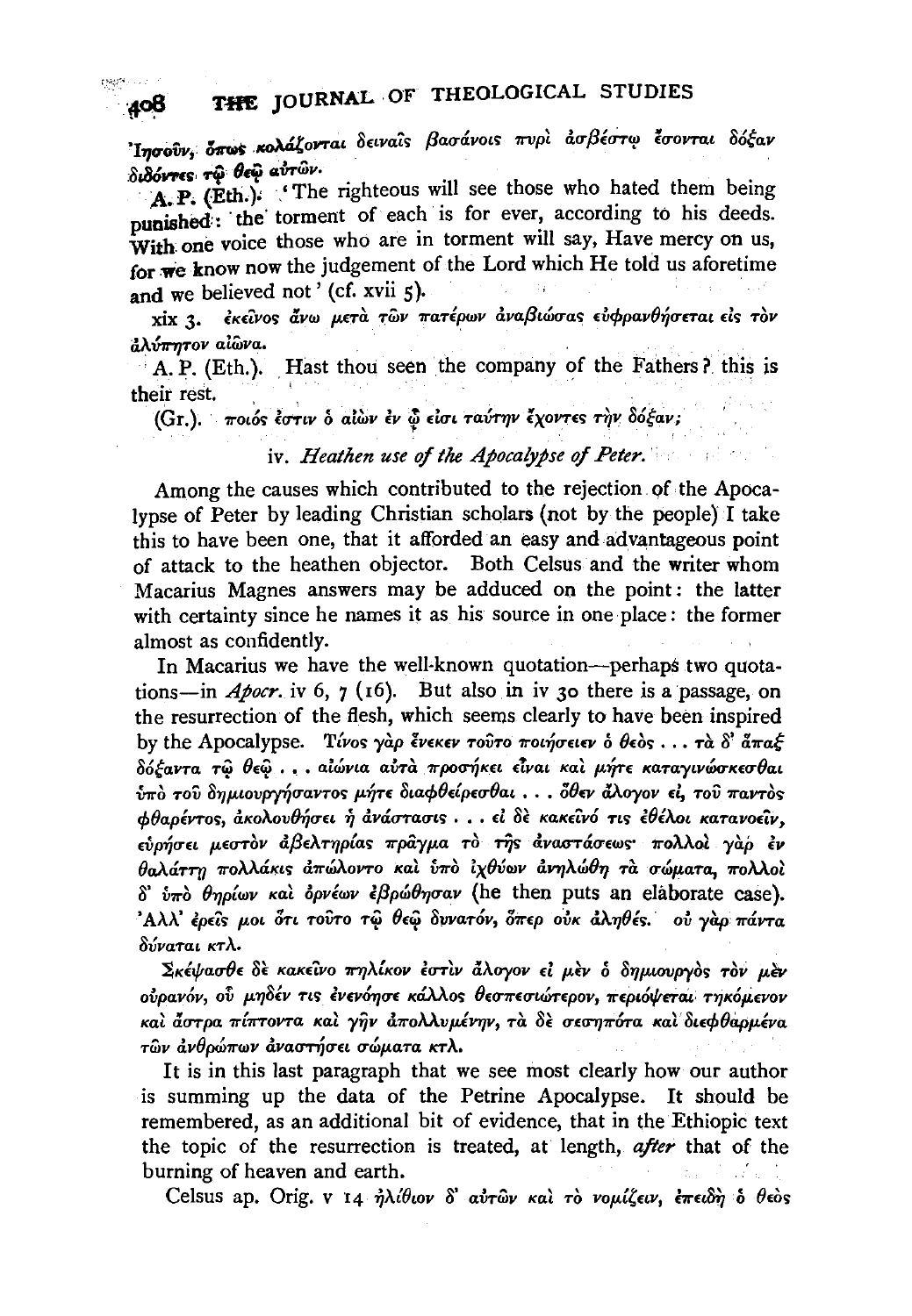ώσπερ μάγειρος επενέγκη το πυρ, το μεν άλλο παν εξοπτηθήσεσθαι γένος· αύτους δε μόνους διαμενείν, ού μόνον τους ζώντας, άλλα και τους πάλαι ποτε αποθανόντας, αυταίς σαρξιν εκειναίς άπο της γής αναδύντας· άτεχνώς σκωλήκων ή έλπίς· ποία γαρ άνθρώπου ψυχή ποθήσειεν έτι σώμα σεσηπός; όπότε μηδ' ύμων τούτο το δόγμα και των Χριστιανων ενίοις κοινόν έστι· ... ούδεν έχοντες αποκρίνασθαι καταφεύγουσιν είς ατοπωτάτην αναχώρησιν, ότι παν δυνατόν τω θεώ· άλλ' ούτε γε τα αίσχρα ο θεός δύναται κτλ.

Here we have three points—the fire which will destroy the wicked and spare the good (the  $\phi \rho \acute{o} \nu \mu \nu \nu \pi \hat{v} \rho$  of Clement and sapiens ignis of Minucius Felix), the resurrection of the flesh, and the argument of God's omnipotence applied thereto.

Does it not seem as if Hierocles (if it be he), following Celsus, had drawn fresh material from the book which he recognized that Celsus had in his mind?

## v. Tertullian's allusion to the Apocalypse of Adam.

In an early number of the *Bull*, d'anc, litt, et arch, chrét, (1911, p. 127) M. P. de Labriolle called attention to a difficulty presented by the last words of Tertullian de Paenitentia, which are :-

Peccator enim omnium notarum cum sim, nec ulli rei nisi paenitentiae natus, non facile possum super illa tacere, quam ipse quoque et stirpis humanae et offensae in Dominum princeps Adam exhomologesi restitutus in paradisum suum non tacet.

M. de Labriolle points out that the references given by Preuschen to the Latin and Armenian Lives of Adam do not suffice to explain Tertullian's words, which imply a knowledge of an utterance of Adam.

I think that a passage on which I commented in 1893 (Apocrypha Anecdota i 145) points in the direction of the true solution.

The Ep. of Barnabas (ii 10) says: ήμιν ούν ούτως λέγει· θυσία τώ θεώ καρδία συντετριμμένη (Ps. l 19)· όσμη εύωδίας τω κυρίω καρδία δοξάζουσα τον πεπλακότα αύτήν (non-Biblical). A marginal note here in the Constantinople MS is ψαλμ. Ν'. και έν άποκαλύψει Αδάμ. The same quotation occurs in Clement and in Irenaeus, thus:-

(a) Clem. Al. Paed. iii 12 (Stählin i p. 286) after quoting (as Barnabas has also done) Isa. i 11-13: πως ούν θύσω τω κυρίω; "θυσία" φησίν "τώ κυρίω πνεύμα συντετριμμένον". πώς ούν στέψω ή μύρω χρίσω; " όσμή" φησίν "εύωδίας τω θεώ καρδία δοξάζουσα τον πεπλακότα αύτήν."

(b) Str. ii 18. 79 (St. ii p. 154) τοιαύτα και τα παρα 'Ησαΐα (i 11)<br>"τί μοι πλήθος τῶν θυσιῶν"... και πᾶσα ή περικοπή "λύε πάντα σύνδεσμον άδικίας" (Isa. lviii 6)· αύτη γάρ θυσία θεώ δεκτή (cf. Isa. lvi 7, Ecclus. xxxv 6), καρδία συντετριμμένη (Ps. 1 19) και ζητούσα τον πεπλακότα. "ζυγά δόλια βδέλυγμα" κτλ. (Prov. xi 1).

(c) [Cf. Str. iv 5. 19 (St. ii p. 257) καίτοι και Ιώβ... ήμιν έστι παράδειγμα άγαθον άναγεγραμμένος, δυσωπών τον πειράσαντα, εύλογων τον πλάσαντα.]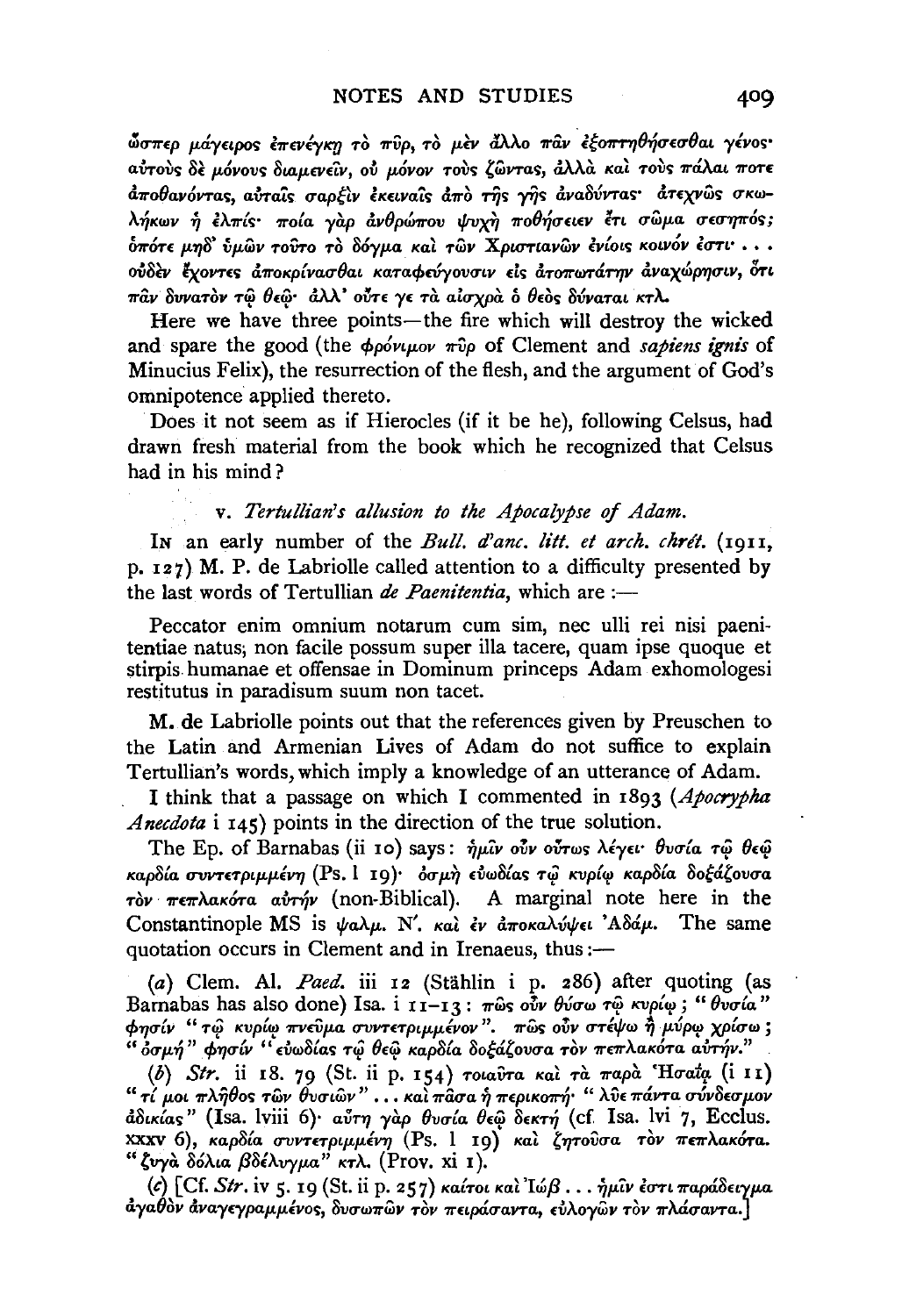(d) Iren. (IV xxix 3, Harvey i 195, Grabe IV xxxii, Mass IV xvii). He has quoted Ps. 1 18, 19; Ps. xlix; Isa. i 11,  $16-18$ . Then he says: ' quemadmodum alibi ait : sacrificium Deo cor contribulatum : odor suauitatis Deo cor clarificans eum qui plasmauit.'

. Of these, the passage *c* hardly comes into consideration ; but all the others occur in juxtaposition with Isa. i rr sqq. and Irenaeus, who does not read the clause in Ps. 1, might be interpreted as referring it to Isaiah. It may, then, be a supplement to some text of Isaiah or to that of Ps. 1. But the marginal note of the MS of Barnabas is good evidence that it also occurred in the Apocalypse of Adam. The words would undoubtedly fit well into a speech of Adam, praising his Maker for pardon granted to him. To such an utterance Tertullian no doubt alludes; and we have reason to believe that among the Adamic books there was one which laid stress upon Adam's penitence after the Fall.

In the Gelasian decree is mention of a Penitence of Adam ; Cedrenus (Migne,  $i \neq 1$ ) prefaces his extract from an Adam book about the hours of day and night with the statement that 'Adam in the 6ooth year having repented learned by revelation concerning the Watchers and the Flood, and concerning repentance and the divine incarnation, and concerning the prayers that are sent up to God by-all creatures at every hour of the day and night, by the hand of Uriel, the angel that is over repentance.' Such were the contents of the Apocalypse of Adam ; it included matter about penitence, in which a confession of Adam would naturally find a place. We do not, of course, possess it as a whole. The last and best edition of the fragments is in *Patrol. Syr.* i 2. The narrative portions may have left some traces in the Lives of Adam, and. in the Conflict of Adam and Eve ; but the indications are that the greater part of it must have been Apocalyptic and not Haggadic.

vi. *Traces* of *the Greek Apocalypse* of *Baruch in other writings.* 

The text of this note is furnished by the Greek Physiologus as printed by Pitra *Spicil. Solesm.* iii p. 369 (cap. lii).

 $\pi$ ερί του γρυπός.

~E<TT!V o *yp:Vl{l P,£-y£fJl<TTa'TOV 5pv£ov 7rapd. mfvTa Td.* 7rE'Tt"LVd. *'TOV ovpavov•*  0~0<; Jl-~V Ev '~tiJq. *'Yii* £le; *'TOV Atp.tva 'TOV WK£avov 'TrO'Tap.ov·* Ka~ *&rav ava'TtAA£L*  0 ~Awe; de; *Td. {3cf.()'YJ 'TWV v8a.Twv* Ka~ *pavT{(,£L 'TOV K6up.ov Td.<; aK'TWa<;,* a7roAEi: Tàs πτέρυγας αὐτοῦ ὁ γρύψ, καὶ δέχεται τὰς ἀκτῖνας τοῦ ἡλίου· καὶ ἔτερος 5 συμπορεύεται αύτον έως δυσμάς, ως γέγραπται<sup>.</sup> Έν ταίς πτέρυξιν αύτου  $\pi$ ορεύου, φωτοδώτα, δός τω κόσμω φώς.

*'*'Ερμηνεία. 'Ομοίως καὶ τὴν θεότητα δύο γρὺψ συμπαρεστήκουν' τούτεστι  $M$ ιχαήλ ο άρχιστρατηγὸς καὶ ή άγία θεοτόκος, καὶ δεχέται τὸν τοῦ θεοῦ θυμὸν *lva μή τοιs άπασιν έρει*· ούκ οίδα ύμας. Καλως ούν ο φυσιολόγος έλεξε **ΙΟ περί του γρύψ.**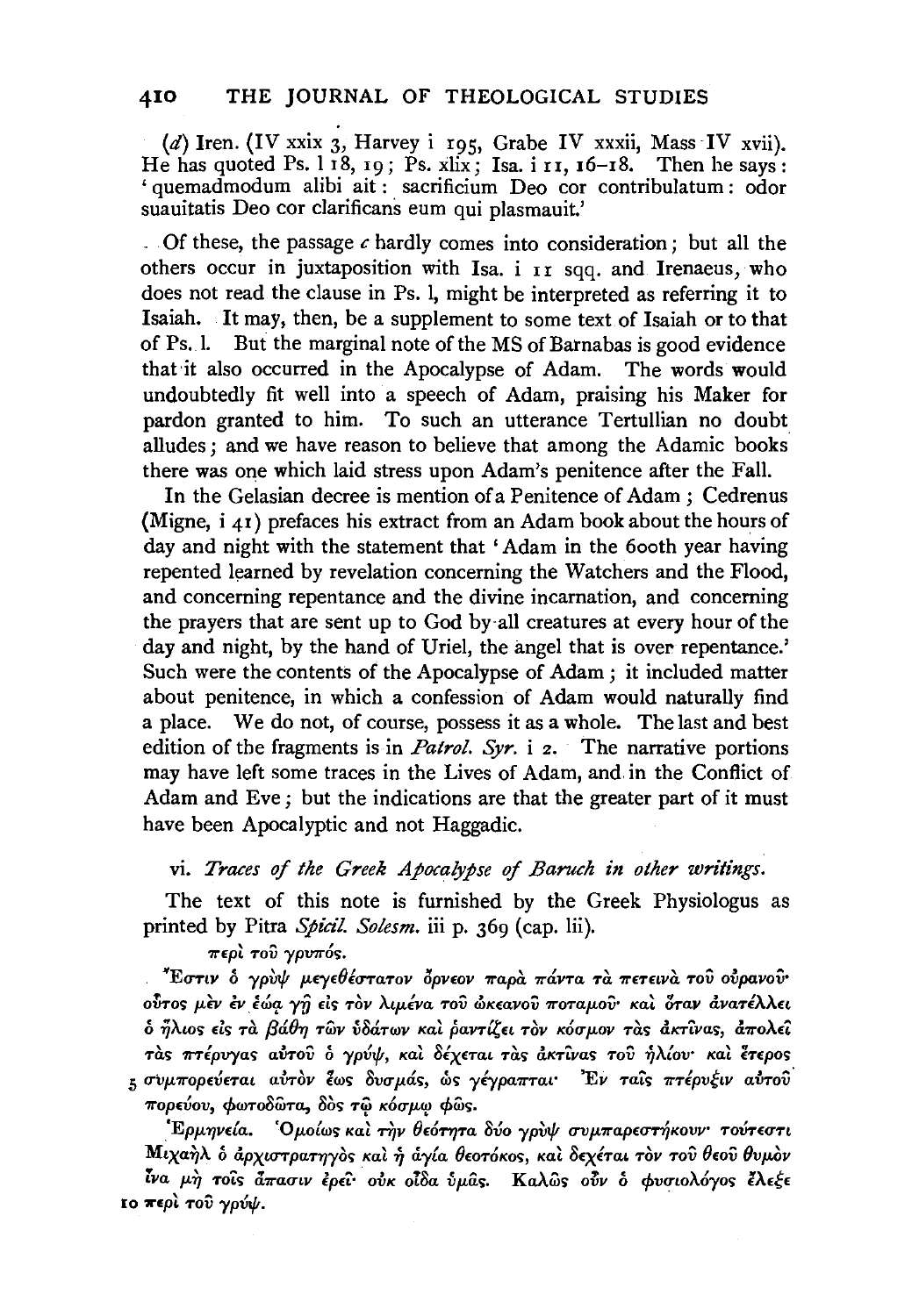This is corrupt, and, of course, late. In l. 2 a verb such as karouket is wanted. In 1. 3  $\epsilon$  is  $\tau \alpha$   $\beta d\theta \eta$  need not be wrong; it may merely mean 'in the depths of the waters', though strictly no doubt  $\partial x \cdot \partial \partial \theta$ is required. The proceedings of the bird are obscurely expressed in the next lines: a quotation, which will be given later, will serve to explain them:  $\frac{\partial}{\partial x}$   $\frac{\partial}{\partial x}$  may be for  $\frac{\partial}{\partial x}$  ho in l. 5  $\frac{\partial}{\partial y}$  and not  $\frac{\partial}{\partial y}$  is naturally looked for; in 5, 6 a various reading given by Andr. Mustodoxides in his text of the Physiologus (1826 συλλογή άνεκδότων) is to be noted, viz.: ώς γέγραπται έν ταίς πτέρυξιν αύτου· Πορεύσεται φωτοειδες (υ. Ι. φωτουδός) τώ κόσμω φώς. In l. 8 Mustodoxides has, for ή άγία θεοτόκος, Γαβριήλ.

A clearer exposition of what the Physiologus has in mind is in a passage of the Disputation of the Panagiote (orthodox Greek) with the Azymite (Latin) schismatic printed by Vassiliev in Anecdota Graeco-Byz., and quoted by me on the Greek Apocalypse of Baruch (Apocr. *Anecd.* ii p. lxv). It must be repeated here :-

Ο χριστός δ νίος του θεού του ζώντος δίδει το στέμμα των άγγέλων (gives the crown to the angels) και ενδύουσι τον ήλιον και ανατέλλει, και εύθυς δύο όρνεα καλούμενα γρυψί, το έν καλείται φίριξ (φοίνιξ) και το έτερον χαλέδρις ώς άπό πηχών έννέα, και βρέχουσιν τον ήλιον ίνα μη καύση τον κόσμον· και άπό του πυρός καίονται αί πτέρυγες των δρνέων και απομένουσιν μόνον τα κρέη. και πάλιν υπάγουσιν είς τον ώκεανον και λούονται και πάλιν πτερούνται και άπ' αύτων των όρνέων επαίρνουσιν μίμησιν οι άλέκτορες... και προγνώθη τους κτύπος των δρνέων (and they-the cocks-perceive the voice of the birds, i.e. of the Phoenix and Chaledris) χάριτι του χριστού και σημαίνουσιν την ανάστασιν του Χριστού... και τί λέγουσιν;... ο είς λέγει· πορεύου· δ έτερος· φωτοδότα· δ τρίτος· δός το φώς· δ τέταρτος· τον κόσμον· και ένπληρούσιν οι τέσσαροι ήγουν ο χριστός.

The Greek Apocalypse of Baruch (4 Baruch)  $\S$  6-8 gives an earlier account of the same matter :

Baruch sees the sun in his chariot, ready to go forth. καὶ ίδού ὄρνεον περιτρέχον έμπροσθεν του ήλίου ως όρη έννέα ... τουτο το όρνεον παρατρέχει τω ήλίω και τας πτέρυγας εφαπλών δέχεται τας πυριμόρφους ακτίνας αύτου ... και ήπλωσε τας πτέρυγας αύτου και είδον είς το δεξιον πτερον αύτου γράμματα παμμεγέθη ώς άλωνος τόπον έχων μέτρον ώσει μοδίων τετρακισχιλίων και ήσαν γράμματα χρυσα ... και ανέγνων και έλεγον ούτως Ούτε γη με τίκτει ούτε ούρανός, άλλα τίκτουσί με πτέρυγες πυρός· (Slavonic —but the son of the father— $\pi a \tau \rho \delta s$  for  $\pi \nu \rho \delta s$ ...  $\phi \delta \nu \psi \xi$  καλείται το  $\phi$ νομα αύτου. The angels open the 365 gates of heaven. Καὶ ήλθεν φωνή λέγουσα· Φωτοδότα, δός τω κόσμω το φέγγος· και άκούσας τον κτύπον τού δρνέου είπον· κύριε, τί έστιν ο κτύπος ούτος; και είπεν· τουτό έστι το έξυπνίζον τους έπι γης άλέκτορας. The sun then comes forth, and the Phoenix with it. Then Baruch is taken to the west and sees the sun and the bird returning: το δε όργεον έστη τεταπεινωμένον και συστέλλον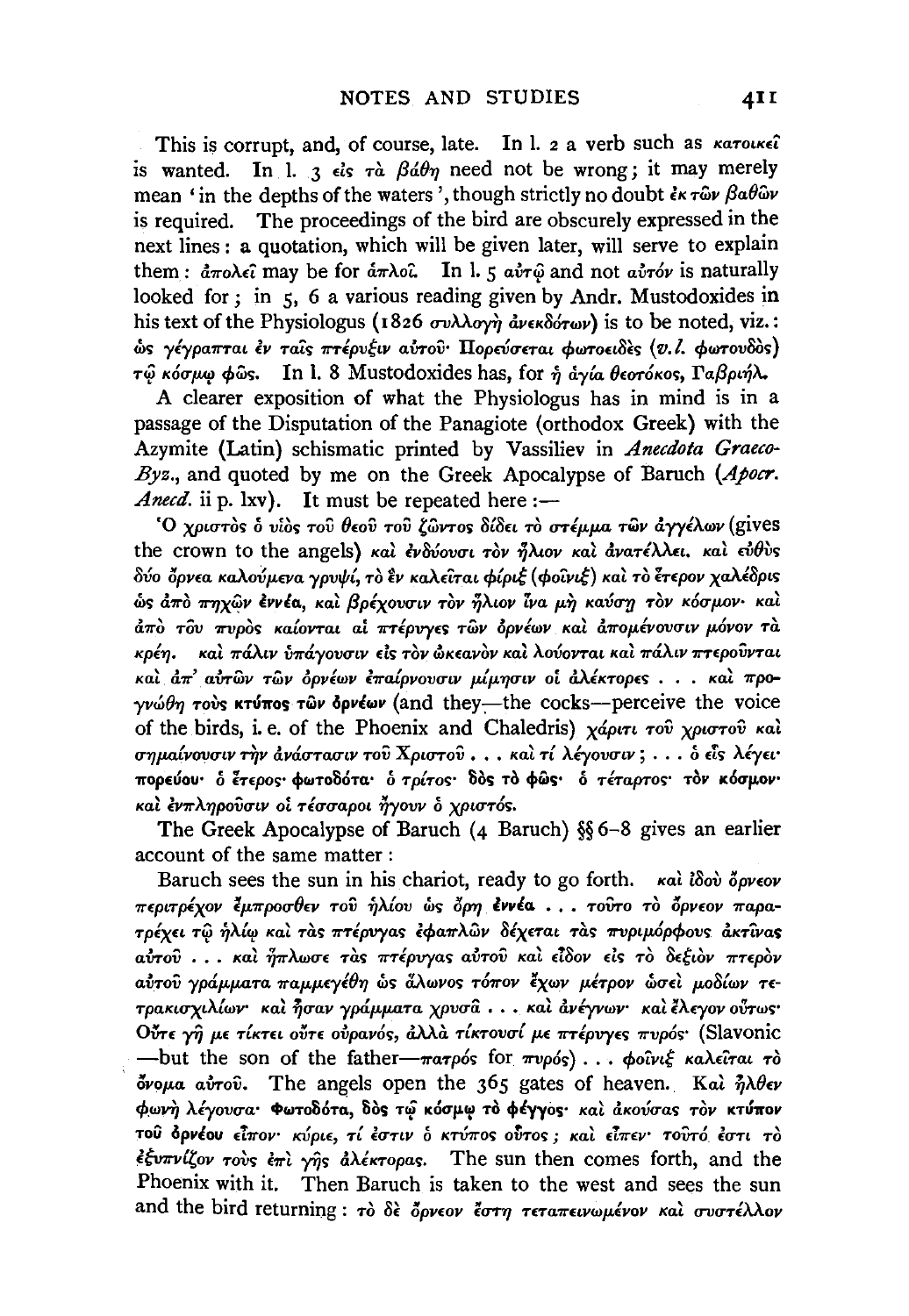$\tau$ àς πτέρυγας αύτου. ... διά του κατέχειν τας του ήλίου ακτίνας, δια του  $\pi v$ ρός και της δλοημέρου καύσεως, δι' αυτών ταπεινούται. Were it not for the wings of the Bird, no living thing could exist.

A step further back, to the *Secrets of Enoch*. I quote the last version, in *Pseudepigrapha of O.T.* (by N. Forbes) :-

Recension A.  $I_2^1$ . And I looked and saw other flying elements of the sun, whose names are Phoenixes and Chalkydri, marvellous and wonderful, with feet and tails in the form of a lion, and a crocodile's head ; their appearance is empurpled like the rainbow : their size is *nine*  hundred measures, their wings are like those of angels, each has twelve, and they attend and accompany the sun, bearing heat and dew, as it is ordered them from God.

(In Recension B these creatures are merely angels.)

 $15<sup>1</sup>$  (at the rising of the sun). Then the elements of the sun, called Phoenixes and Chalkydri, break into song: therefore every bird flutters with its wings, rejoicing at the giver of light, and they broke into song at the commandment of the Lord.

 $5^2$ . The giver of light comes to give brightness to the whole world.

If the parallel passages in the Panagiote and Baruch had been taken into account (they are not mentioned in Dr Charles's notes), I think that the Slavonic text might have been differently translated in some particulars. For instance, the phrase in  $I2^1$  'bearing heat and dew' pretty evidently refers to the warding off of the sun's heat from the earth, and to the words  $\beta \rho \epsilon \chi_0 v \sigma u$  ròv  $\eta \lambda \omega \nu$ . Also in 15 what is to my mind the plain meaning might have emerged in some such rendering as this : 'Therefore every fowl *(or* every cock) flutters with its wings; .•. and they utter this song at the commandment of the Lord " The giver of light comes to give *(or perhaps* Come, 0 giver of light; give) light to the whole world".' Most likely also the plural-Phoenixes and Chalkydri-is misleading, and there was really only one of each kind. In fact, a variant MS does describe them as two in number, 'one like a phoenix and the other like a chalkedris '.

Reverting to our first text, the *Physiologus,* we see that light is thrown on it by each of the three others. The creature described is called a  $\gamma \rho \acute{\psi} \psi$  or griffin, and Enoch's description, with its 'feet and tail like a lion ' and wings, justifies this. It lives by the ocean river : the Panagiote tells us that it bathes in the ocean every day. It is the largest of all fowls : in Enoch its size is 900 measures, in Baruch it is as long as 9 mountains, in the Panagiote it is (corruptly) 'as from 9 cubits'. Note the recurrence of the 9. (I feel sure Dr Hughes's emendation of Baruch in the *Pseudepigrapha* ' circling before the sun about 9 cubits away' is on the wrong lines, and indeed unnecessary.) Then we see that the  $\gamma \rho \psi \psi$  had a companion (either the Phoenix or the Chaledris) on its daily journey, and so it has in the Panagiote and in Enoch. We